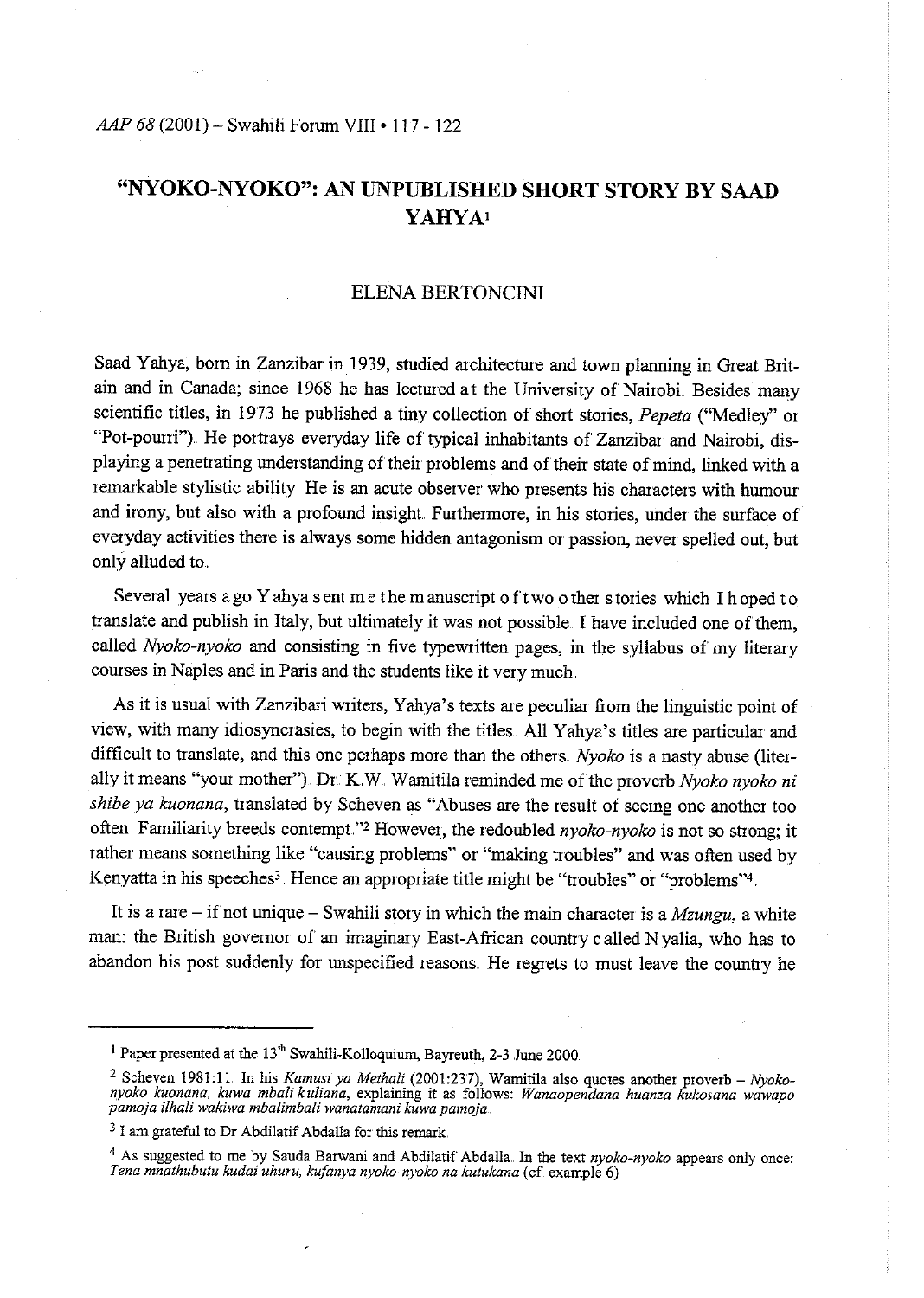#### 118 ELENA BERTONCINI

has learned to know and to like; however, behind the mask of liberality and tolerance is hidden a self-conceited racist. The story describes his last day in Africa after a long stay.

So the main character is Sir Ian, the governor of Nyalia; the other two characters are his European wife and his African mistress ..

At the beginning the governor arouses readers' empathy, unlike his wife. It seems that his urgent recall to London after twelve years of loyal service in the colony is unjust and, in fact, he accepts it unwillingly and grudgingly. He not only claims to be a faithful servant of Her Majesty, but also a good and just ruler of the inhabitants of Nyalia and an open-minded master of his African servants to whom he permits to organize their traditional dances in his garden. (We learn all this from the insight into his psyche offered by the omniscient narrator.) His pastimes and hobbies are presented as simple and harmless even though trifling: reading Perry Mason and other thrillers, driving his Bentley and looking after his garden. It means that like other expatriates, he tries to maintain, as far as possible, the British way of life  $-$  the five o'clock tea included – combined with the colonial facilities such as a lot of servants.

One of the first scenes is situated in the governor's office, while he is packing his things The description of his African collection is revealing: in the room are ranged various objects that he has received or purchased during his term of office, gathered together in confusion and without respect for the local traditions He has no idea of their value, having placed together valuable objects and junk.

### (1) *Ofisini mwa Sir fan kulijaa vitu rya sanaa na ryengine rya upuuzi ambaryo vilijikusanya kwa muda wa miaka mingi.. (..) Simba wa pembe alitumbuliana macho na tembo wa udongo. Jambia la fedha lilikicheka kisu cha mkwezi*

What is worse, Sir Ian has exposed these objects without any criterion, displaying publicly certain of them which are taboo and hence should not be seen. This fact proves his total ignorance of the customs of the country he has governed for many years, and which he claims to know well

Later in the story we discover the dark side of Sir Ian's character. He seems to be involved in the mysterious death of a Greek settler  $-$  apparently a crime of jealousy. The Greek was torn to pieces by a leopard trained  $-$  as the rumour has it  $-$  by the governor himself. In fact, one of his hobbies is to breed various animals.

(2) Vitu muhimu katika milki ya Sir Ian ni vinyama, wadudu na viumbe vengine vya kut*isha ambaryo alivifuga.* 

This episode, even if presented by the narrator as a rumour and in passing, shows us Sir Ian in a new, ominous light, as a sort of sorcerer Could it be for this reason, we might ask, that he has been recalled so suddenly?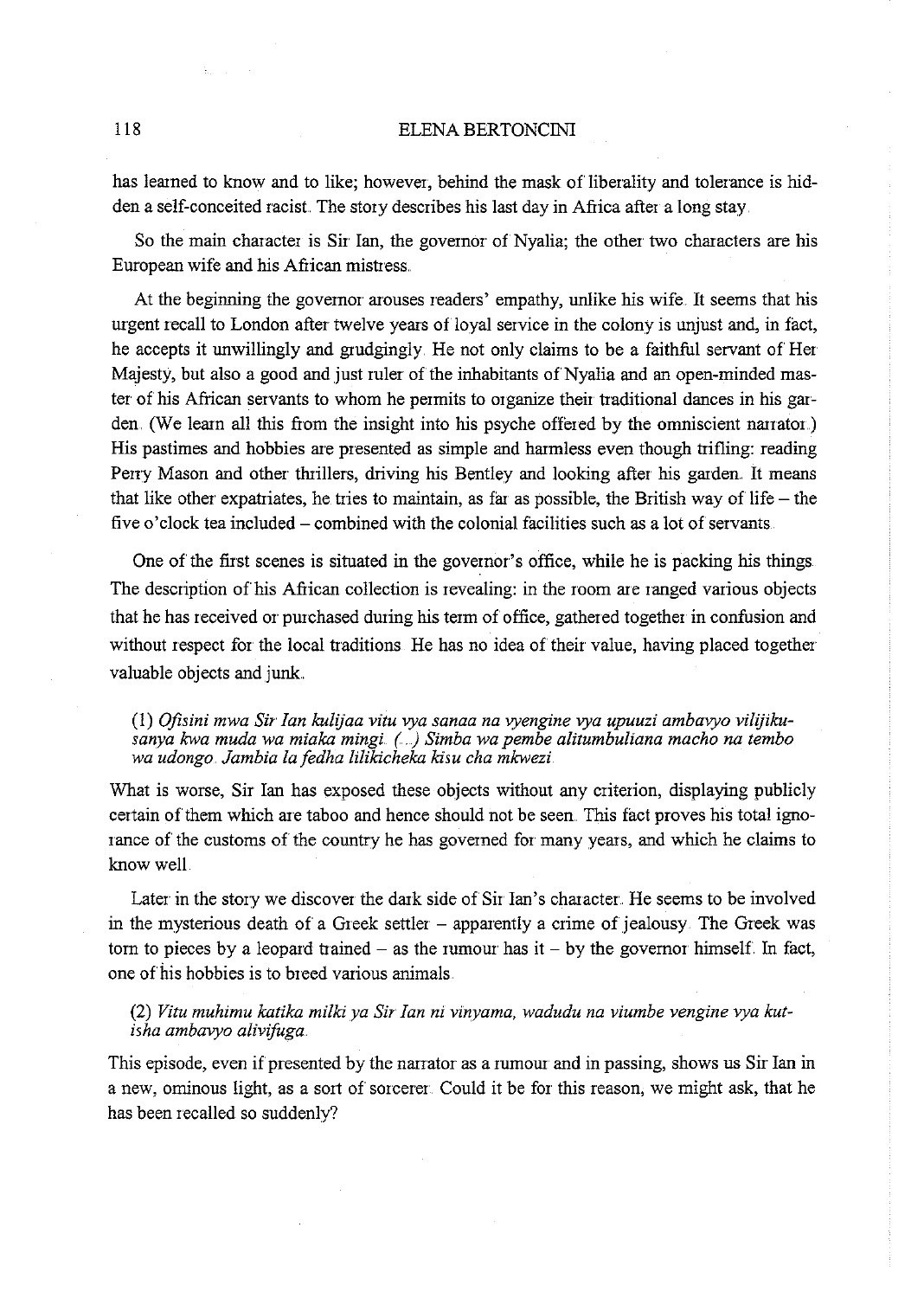#### NYOKO-NYOKO 119

While Sir Ian is apparently open-minded and well-disposed towards the Africans, his wife Anne is overtly hostile and disdainful. She is known for her bad nature and a sharp tongue, and so the servants give her various nicknames

(3) *Mkewe Sir fan alikuwa ni mwanamke tu. Si mzuri wala si mbaya. Hata ulimi mzuri alikosa, ukali wake na tabia yake ya kukejeli na kubughudhi vilimyatia sifa mbaya kwa wenyeji wa* lf!ii *mkuu wa Nyalia. Watumishi wa kike wa nyumbani walimwita kwa ma- ;ina kama mkaanga sumu, ziraili au samaki aliyeruka mwamba.* 

Lady Anne, too, has some troubling secret which remains hidden When her husband suggests that she should pay her debts in the shops before leaving the country, she replies that her debts are not in the shops. This remark is probably linked with the rumour that Sir Ian organized the Greek's killing because the victim had an affair with Lady Anne

A counterpart to this negative character is Sir Ian's African mistress, Safia, presented in the next episode which takes a great part of the story In it Sir Ian, disguised as a poor white settler, is driven to a shantytown in the outskirts of the capital where Safia lives, to take leave from her

Safia is not only pretty, but generous and caring; she is simple, lacking formal schooling and refinement, but also perspicacious and sensible Although she has no means, and so is entirely depending on the governor's generosity for her living, she has her pride and declines Sir Ian's offer of a financial help for herself and her son's future

(4) *Safia alifahamu wazi kwamba maneno yale ni kweli. fngawa alikuwa* ni *mwanamke mzuri mno, wa sura na umbo, na mwili wake, ukibishana na umri wake, ulikuwa bado mbichi ukitoja utomvu wa ujana, baadhiya nyakati humjia wasiwasi kuhusu maisha yake ya uzeeni.. Alikuwa hana haja ya kutupa macho mbali.. Mama yake, shangazi yake najamaa wengine walikuwa katika hali ya umaskini na udhalilifu usio na kifano. Lakini kauli ilimtoka .. ·* 

*"Pesa zako s ina haja nazo. Mimi na mwanangu tutapata ritki yetu .. Nyinyi mnafikiri pesa zinanunuwa kila kitu? Basifedha zako zifuge, wende zako Ulaya."* 

Safia has given Sir Ian a son, Sefu, who is now seven years old and lives with Safia's mother in the country. Although it is the governor's only child, he did not legitimize him; he thinks that money is sufficient to fulfill his obligations towards the boy.

(5) *"Sikiliza," alijibu Sir fan huku akijidai kukasirika, "usilete mambo ya upuzi. Huyo unaemwita m toto wangu umemzaa wewe, na mimi kwa h uruma najamalayangu nimemkubali.* "

*"Mbona hukumpajina lako?"* 

*"Jina ni kitu chengine. Tena sidhani kama angependa kuitwa Foster-Jones."* 

*"Nawe hata jina unaona mali?"*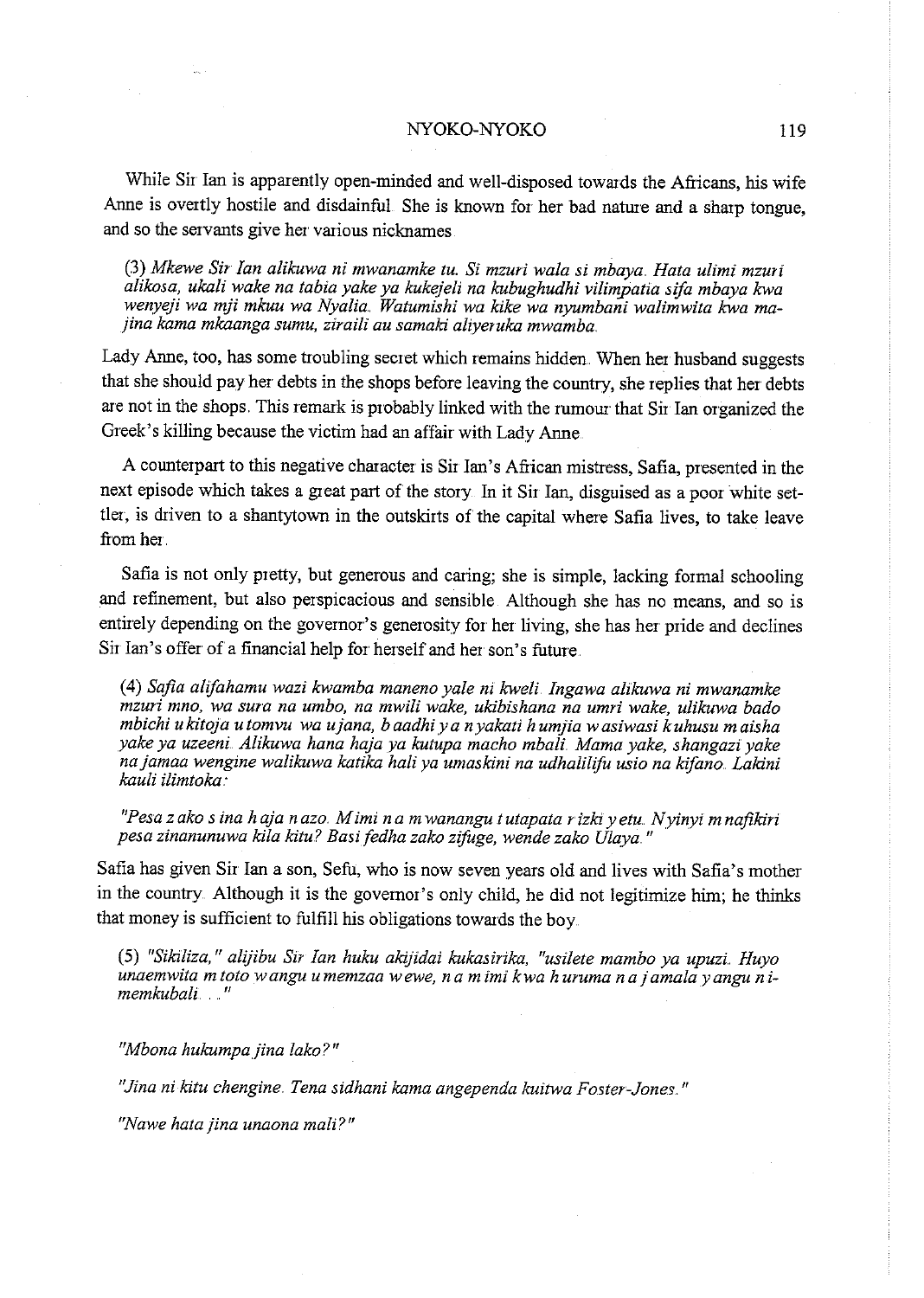## 120 ELENA BERTONCINI

The farewell conversation with Safia reveals Sir Ian's egoism, racism and contempt of the local people. His discourse is full of prejudiced cliches, such as: the Europeans brought the light into the darkness; before their arrival not only there were no University graduates, but the indigenous people walked naked, while now they wear suit and tie, they drink imported beer and drive cars; and so on.

(6) *Hii nchi yenu naijuajuu-chini, na nyinyi nimekusomeni. Katika miaka kumi na miwili niliokaa hapa, nimeona na nimetenda mambo mengi. Nilipokuja kwanza palikuwa na shule mbili tu za misheni na hospitali kubwa moja. Hapakuwa na M-nyalia hata mmoja aliyekamata kazi ya uwakili, uganga au uwalimu Mkienda uchi Ilikuwa pori, nchi ya kishenzi.. Kwa juhudi yangu na Serikali ya Malkia, hii Ieo mmekuwa watu Mnavaa suti na tai Mnaendesha gari na kunywa pombe ya Kizungu Watoto wenu wanakwenda shule, na wengine wanapata ryeo rya juu serikalini. Penye giza tumeleta mwangaza. Penye pori tumejenga miji na njia. Tena mnathubutu kudai uhuru, kufanya*  nyoko-nyoko na kutukana Lakini tuliyataka. Siyo nyinyi mliyosema "Usimwamshe ali*yelala, uta/ala wewe?"* 

As we have said, in all his short stories Y ahya leaves something unsaid, hinted at Here it is the suspicion that the governor is involved in the terrifying murder of a Greek settler and perhaps also in other crimes. Even in his relation with Safia he is presented as a selfish opportunist He uses his mistress to get information about activities of the opposition.

Safia tells him:

(7) *"Mimi mwenyewe nafahamu kwamba unanitumilia Kwangu unapata habari zote za n'ifi, habari ambazo usingeweza kuzipata kwa majasusi na askari wako."* 

Thus ultimately Sir Ian changes fiom a sympathetic, broad-minded and friendly man, as he appears at the beginning, to a negative character like his wife, deliberately ignoring customs and traditions of the people he governed for twelve years, racist, dishonest and evil

It is interesting to study the procedures by which this characterisation is achieved. The story is presented by an omniscient narrator, partly from the viewpoint of the characters and partly from an external perspective. There is no straightforward description, but rather a series of seemingly banal episodes which help to build the main character.

The story is structured in a classical way: a short exposition, introducing the hero and the setting, is followed by a series of scenes which represent a normal activity of someone preparing himself to leave a place after a long stay. The whole story takes place on the last Governor's day in Nyalia practically without flashbacks or anticipations, in a classical unity of time. The plot is organized in the following sections: Sir Ian reacts angrily at his recall, then he packs his things, goes to say goodbye to his mistress and finally he gives a farewell speech to the people of Nyalia; this last episode is only reported indirectly, the speech being quoted in the newspaper on the next day, and Sir Ian reads it in the plane bringing him to London. It stresses further the governor's insinceiity.

(8) *Ni hotuba aliyoandikiwa na katibu wake na yeye akaisoma kama kasuku*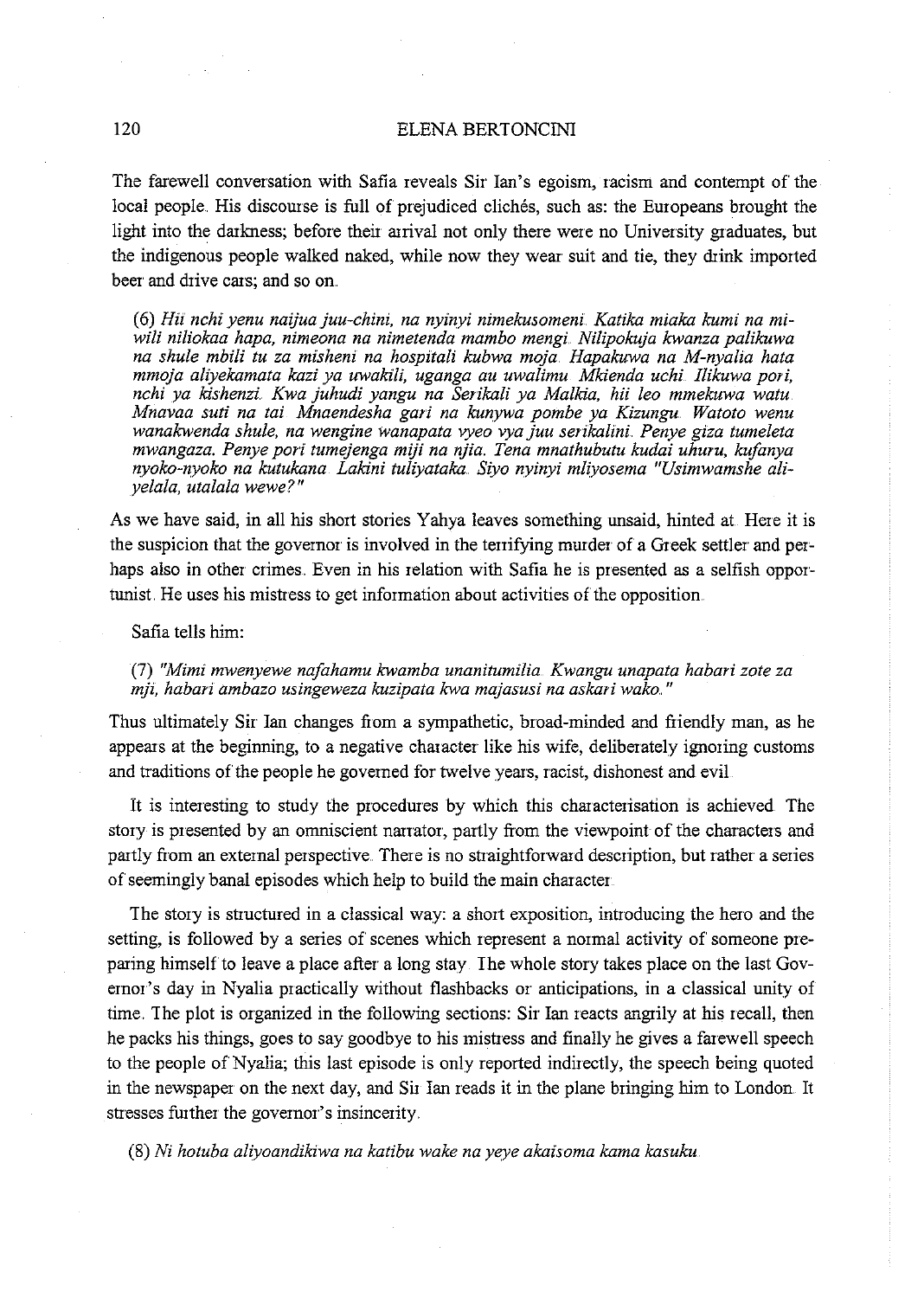#### NYOKO-NYOKO 121

The impression of normality, reinforced by the external focalisation privileged by the author, is intenupted only by the ominous "leopard" affair, by the way only shortly mentioned without claiming its veracity

The choice of the moment in which the story takes place is well-timed: it offers the opportunity of taking stock of the governor's life; it is a symbolic moment, in which a part of hero's life ends while he faces an unknown future.

(9) Sir *I an alikuwayumo katika kufunga-funga virago vyake akijitayarisha na safari yake ndefu Alikuwa kama mtu anayejitayarisha kutoweka dunia hii akienda dunia nyengine asiyoifahamu* 

The omniscient narrator is apparently neutral, but behind his quiet discourse is hidden a strong criticism, partly direct and partly oblique The direct criticism is expressed by Safia, who at first blames Sir Ian because he did not want to give his name to their child, and then she criticizes White people in general

(10) *Hata chini mmefanana na manyani. Vile vile ndio maana mkawa mahodari wa kunyakua na kula matunda ya watu.* 

The narrator relinquishes often his omniscience, prefening an external perspective

(11) *Watumishi wa kike wa nyumbani walimwita kwa majina kama mkaanga sumu, ziraili au samaki aliyeruka mwamba Kama alistahili majina hayo au la, haijulikani, kwani* ni *desturi ya wafanya kazi wa nyumbani kuwalinganisha matajiri zao na vitu mbali mbali vinavyohusu mapishi au vinyama vibaya* 

Yahya's writing always contains humour and irony. He achieves it with a few strokes of pen, such as some innocent remarks in the narrator's comment. See for instance the description of the collection in Sir Ian's office:

(12) *Juu ya kabati iliwekwa mbuzi ya kukunia nazi, meno yake makali yakitunga macho ya Malkia ndani ya picha iliyo mkabala.* 

The description of Safia's home, even if delivered by the omniscient narrator, gives the impression of kitsch, undoubtedly perceived so from Sir Ian's point of view:

(13) *migongo ya viti na sofa ilifunikwa kwa vitambaa venye mji wa manjano na mauwa makubwa mekundu. Foronya za mito zilivuta macho kwa maneno na ishara za mapenzi- "I LOVE YOU" iliyofumwa kwa uzi wa zambarau, alama ya kopa ya uzi wa manjano yenye michirizi-chirizi meupe, labda ikionyesha mate, "ASAL!" iliandikwa kwa uzi muwafaka, huku nyuki wane, mmoja katika kila pembe wakijitutumua kuonyesha mbawa zao nzito za uzi wa pamba lngawa Sir fan alimweka Safia kinyumba, na kumtl*zama kwa hali na mali, hakumwingilia katika mambo ya kinyumba au mavazi. Maoni *yake yalikuwa kwamba Nyalia* ni *nchi yenye ustaarabu wake na madhehebu, tabia, ada na nyendo zake Si juu yake, ingawa ni Gavana, kuingilia mambo binafti na dakhlia, hata nyumbani kwa awara wake. Alipenda kuweka murwa wake, akiwa ni muungwana wa Kiingereza.* 

Yahya's criticism of colonialism, though very strong, is not sketchy nor obvious, but quite subtle. His governor is a round character, not lacking positive aspects; he is presented by Ya-